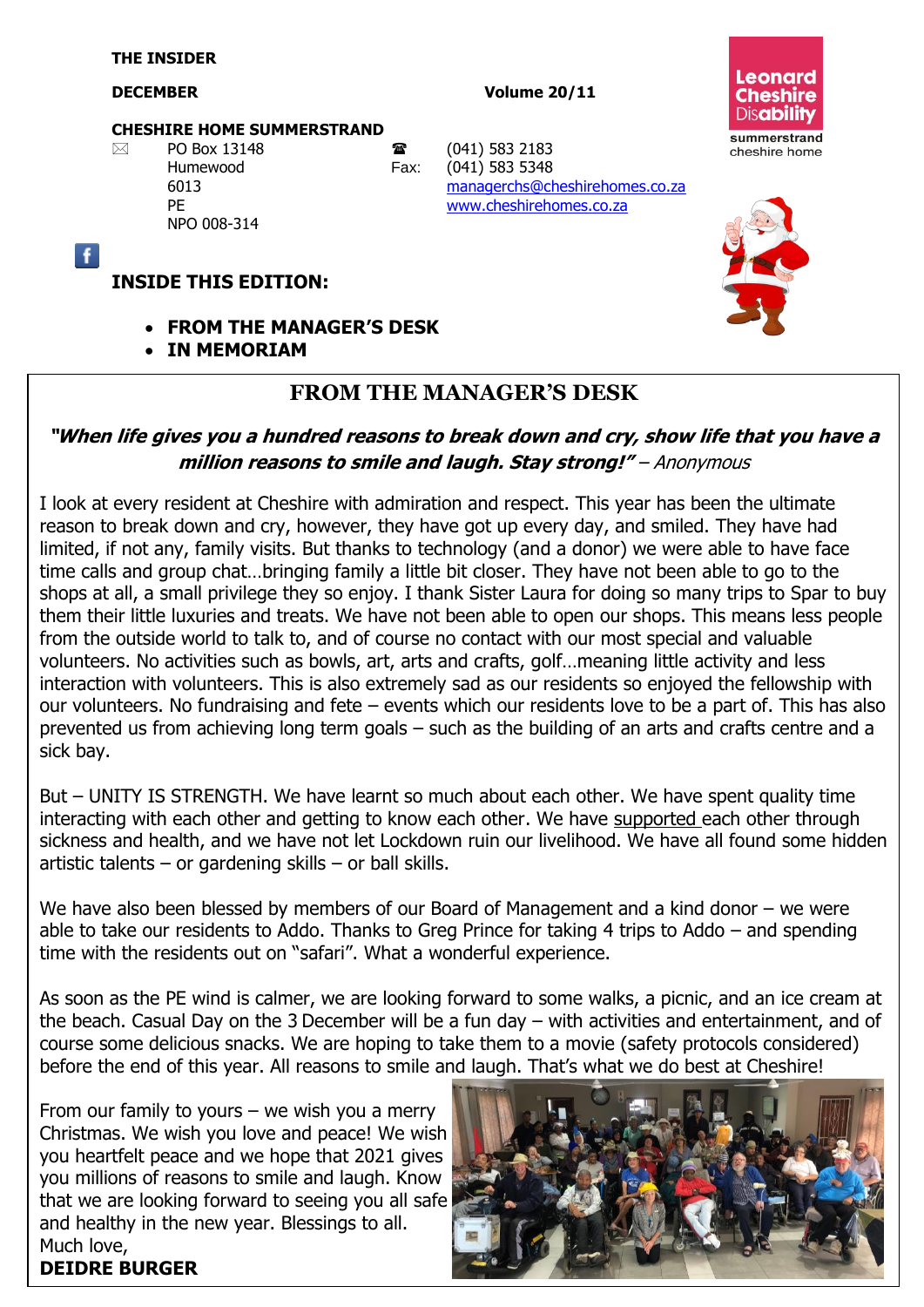## **WELCOME TO OUR CHARITY SHOPS:**

### Our shops are currently **CLOSED UNTIL JANUARY 2021 (VISIT OUR FACEBOOK PAGE FOR UPDATES)**

## **CLOTHES GALORE & WOT NOT SHOP & BOOK BARN**

#### We gladly accept **donations** of unwanted items, pre-loved clothes, linen & any household items **AND WILL COLLECT OR YOU ARE WELCOME TO DELIVER!**

#### **MONDAY – FRIDAY 10 – 2PM PLEASE CONTACT THE HOME ON 041 583 2183 for more info!**

## **THOUGHT OF THE MONTH**

"I shall pass through this life but once. Any good therefore that I can do, or any kindness I can show, let me do it now. Let me not defer or neglect it. For I shall never pass this way again."

#### **FUNDRAISING REPORT (OCTOBER 2020)**

#### **FUNDRAISING:**

| <b>WOT NOT SHOP</b>                 | R 22 960 |
|-------------------------------------|----------|
| <b>CLOTHES GALORE</b>               | R 25 000 |
| <b>EDGE - LUNCH</b>                 | R 480    |
| <b>COFFEE SHOP</b>                  | R 1 770  |
| <b>POISON DWARFS</b>                | R 21 730 |
| <b>WENDY CHAIR BATTERIESR 1 500</b> |          |
| <b>GUEST</b>                        | R 250    |
| SUMMERWOOD TINS                     | R 3 164  |

#### **DONATIONS:**

| <b>MRS FOURIE &amp; FRIEND</b> | R 1 800  |
|--------------------------------|----------|
| <b>CHARLES CASTEL</b>          | R 100    |
| <b>GFM UNITED PRAYER</b>       | R 2 500  |
| <b>KITTY DE ROER</b>           | R 400    |
| <b>MAXI JACHENS</b>            | R 300    |
| <b>COMMUNITY CHEST</b>         | R 35 000 |
| <b>OWEN CLARKE</b>             | R 500    |
| <b>CORNELIA CLARKE</b>         | R 250    |
| <b>MY SCHOOL CARD</b>          | R 613    |
|                                |          |

**"WOKS FOR WHEELS" A WELFIT ODDY PROJECT MADE BY RESIDENTS OF CHESHIRE HOME SUMMERSTRAND MADE FROM 316 STAINLESS STEEL WITH 3 DETACHABLE LEGS R400 each ORDERS: 041 583 2183 OR [managerchs@cheshirehomes.co.za](mailto:managerchs@cheshirehomes.co.za)**

#### ~**Ettienne de Grellet**~

#### **RESTRICTIONS TO CONTINUE AT CHESHIRE HOME SUMMERSTRAND**

- In light of the high infection rate in the Nelson Mandela Bay, we have decided to stop ALL visitations to the Home for the time being. Our two charity shops are also closed until further notice.
- We apologise for the inconvenience, but we are reassured by the fact that everyone will appreciate our immediate and extreme need to care for our residents and staff.
- We are taking all necessary precautions, and ask that we all pray for the safety and protection of our Home – staff, residents and service providers.
- No family are allowed into the home at all. All parcels handed over the gate to residents, must be first sanitized in the presence of a staff member, and not just accepted into the home. Gate visitations are allowed – but NO physical contact allowed, and a distance of 1.5 meters maintained.
- Residents are still not allowed out of the Home unless for medical appointments.
- Thank you again for understanding our urgency and need to protect our residents.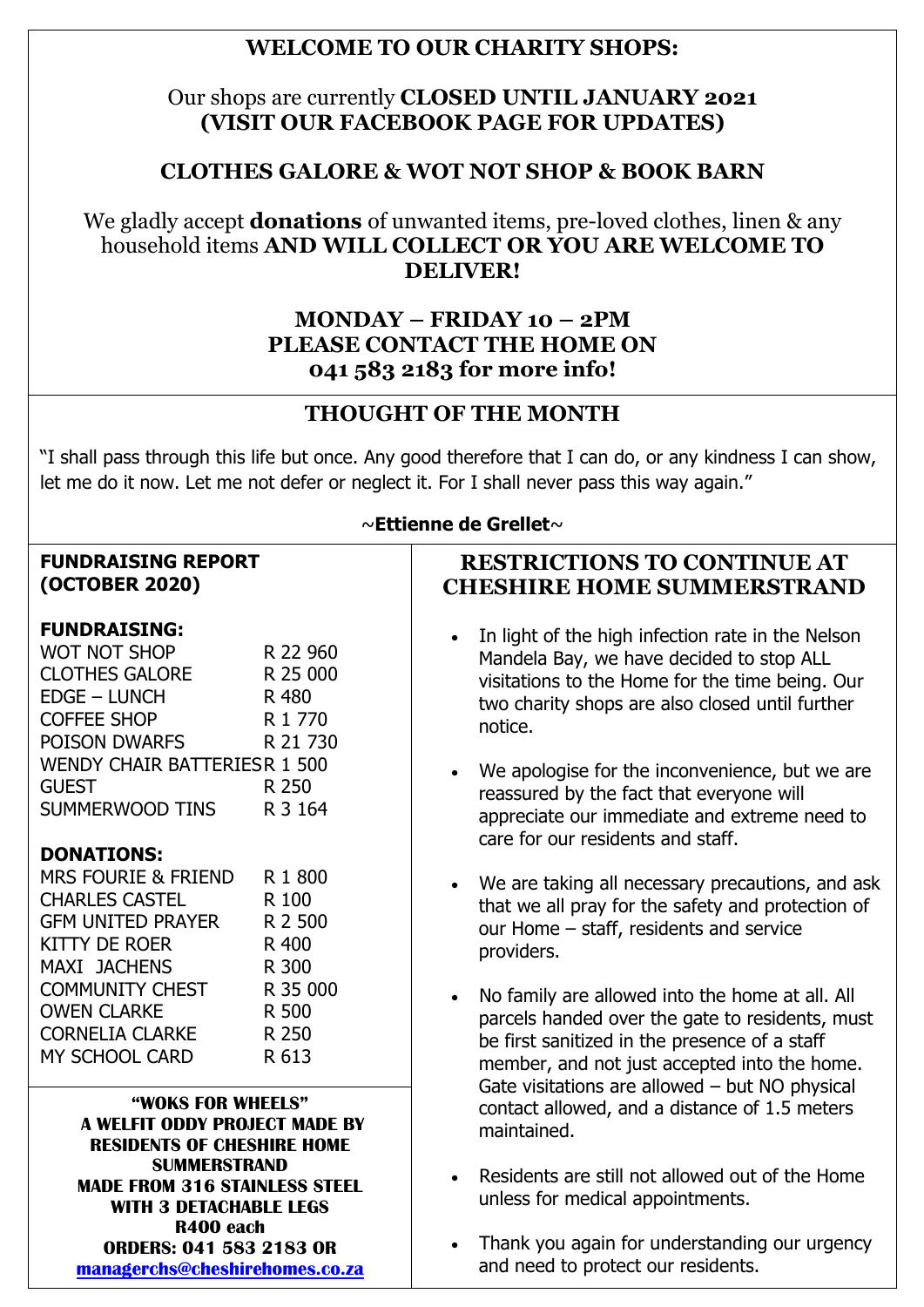## **IN MEMORIAM**

"The song is ended but the melody lingers on." $\sim$ Irving Berlin $\sim$ 

**Melvin Humpel** (CHS Board of Management Chairman) – 2 February **Husband of** staff member **Dinah Simakhule** (Care Worker) – 9 February **Mother of** staff member **Tronel Rabe** – 8 April **Joanne Adams**, life partner **of shop volunteer Mark Rudd** – 17 April **Mother of** staff member **Gloria Sonyabashe** (Care Worker) – May **Husband of** staff member **Edith Lamani** (Care Worker) - June **Resident Keith Syce** – 10 June **Resident Isabella Nel** – 11 June **Staff member Gift Mnapu** (Care Worker) – 18 June **Resident Rina Coetzee** – 28 June **Brother and sister-in-law of resident Walter Ncayo** - June **Brother-in-law of resident Vlooi van Staden** – June **Mother of resident Derrick Walenkamp** - July **Shop volunteer Yvonne Kew - 8 July Resident Cornelia Clarke** – 17 October MEMORIAM **Shop volunteer Valma Smith-Belton** – 1 November **Shop Volunteer Gladys Silinga** - 23 November **Mother and son-in-law of** Friend of Cheshire, **Phillip Snyman**

> We pray that God will comfort all the family and friends who have lost loved ones during the year.

# **THIS & THAT**

- \* **Staff members** on **leave** this month: **Phumza Lukwe** (Care Worker), **Alethia Bosman** (Care Worker) and **Christelle Jonas** (Private Carer) and **Glenda Cloete** – we wish them all well-deserved rest!
- \* We would like to welcome **new resident**, **Lafras Moolman**, to our Cheshire Family! We wish him many happy days at the Home!
- \* **CONDOLENCES:** Volunteer **Gladys Silinga** (former assistant nurse at the Home for 41 years) sadly passed away on 23 November. After retiring in 2017 she started volunteering at the Home's clothing shop every Wednesday morning. Our condolences to her family and friends – she will be sorely missed!
- \* **Dr. Piasha Pillay & Mrs. Babitha Sunder** from **Dentists@health in Walmer Park** visited the residents on 28 October and gave a most informative **oral hygiene talk**. We thank them for their support!
- \* **RESIDENTS' ACTIVITIES (NOVEMBER 2020):** Neighbourhood walks, Arts & **Crafts**

(beaded necklaces), several outings to Addo Elephant National Park.

\* **WELL DONE**: **Resident Robert Zeelie** will soon start his career at **S4 Integration** in Port Elizabeth as a **Software Engineer Intern** – congratulations on this wonderful opportunity!